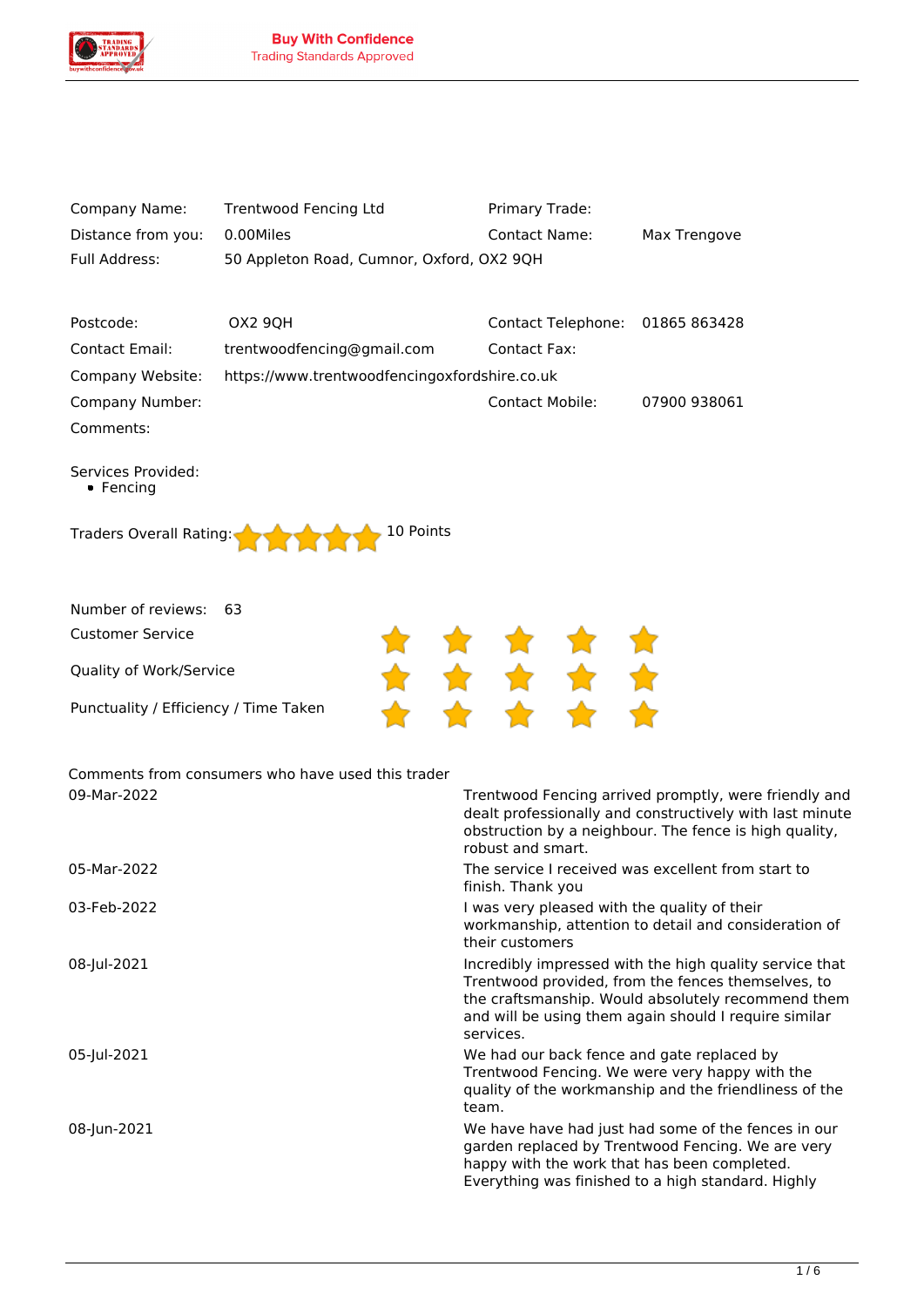

|             | recommended!                                                                                                                                                                                                                                                                                                                                                                            |
|-------------|-----------------------------------------------------------------------------------------------------------------------------------------------------------------------------------------------------------------------------------------------------------------------------------------------------------------------------------------------------------------------------------------|
| 19-May-2021 | Excellent standard of work carried out efficiently and<br>with care. I now have a very good looking horizontal<br>fence which sits well above my wall. It is an attractive<br>addition to our garden. We now have the privacy I<br>wanted. The men solved a tricky problem taking<br>horizontal fence over existing garden gate, the finished<br>job looks attractive. Highly recommend |
| 14-May-2021 | Max and his team did a fantastic job from start to<br>finish. Max was punctual, reliable, professional, and<br>communicative. The materials are excellent. His team<br>were courteous and meticulous in their work. It's a<br>lovely job and we couldn't have asked for more. Would<br>recommend to any friend and will use again.                                                      |
| 30-Apr-2021 | I am more than impressed with the quality of the<br>closeboarded and post & rail fencing constructed<br>around my garden. The Trentwood team were super<br>efficient, tidy and most professional. I am looking<br>forward to the next phase of my fencing.                                                                                                                              |
| 19-Mar-2021 | Excellent workmanship, completed on time polite and<br>efficient service.                                                                                                                                                                                                                                                                                                               |
| 18-Feb-2021 | Trentwood Fencing provided an efficient, friendly and<br>professional service. Kevin and Dave removed our old<br>fence clearing away debris and and fitted a new gate.<br>The fence and gate are functional, sturdy and look<br>great. We highly recommend Max and his team at<br>Trentwood Fencing. Thank you.                                                                         |
| 05-Jan-2021 | A difficult sloping site 33 metre fenced without issue -<br>am very pleased with the result.                                                                                                                                                                                                                                                                                            |
| 24-Sep-2020 | Polite and professional, the team from Trentwood<br>Fencing Ltd completed the repair job, cleared up very<br>well. They also spotted a trellis starting to drop, went<br>the extra mile and secured it.                                                                                                                                                                                 |
| 02-Sep-2020 | Max and his team replaced a 100ft fence and gate for<br>us. Communication was clear. Fence has clearly been<br>put up with great craftsmanship and they left the place<br>spotless. The guys on site were lovely and even asked<br>if they could take a load of garden waste we<br>accumulated clearing the space ahead of time. Would<br>recommend for sure!                           |
| 15-Aug-2020 | Professional job with great quality materials leaving me<br>very pleased with the finish. Installed $\sim$ 12m picket<br>fencing with 2 x gates. The fencers were great and<br>listened to what I wanted. They left the site nice and<br>clean. Would use them again.                                                                                                                   |
| 08-May-2020 | Very professional service. Friendly team and<br>competitive price. Arrived on time and were very polite<br>and considerate.                                                                                                                                                                                                                                                             |
| 27-Mar-2020 | 8 fence posts given concrete bases making the existing<br>fence fit for purpose. Work completed within the<br>expected time scale - half a day - by 2 very skilled and<br>friendly guys.                                                                                                                                                                                                |
| 12-Mar-2020 | We had our 16m fence replaced and we were<br>impressed by the speed, skill and care with which it                                                                                                                                                                                                                                                                                       |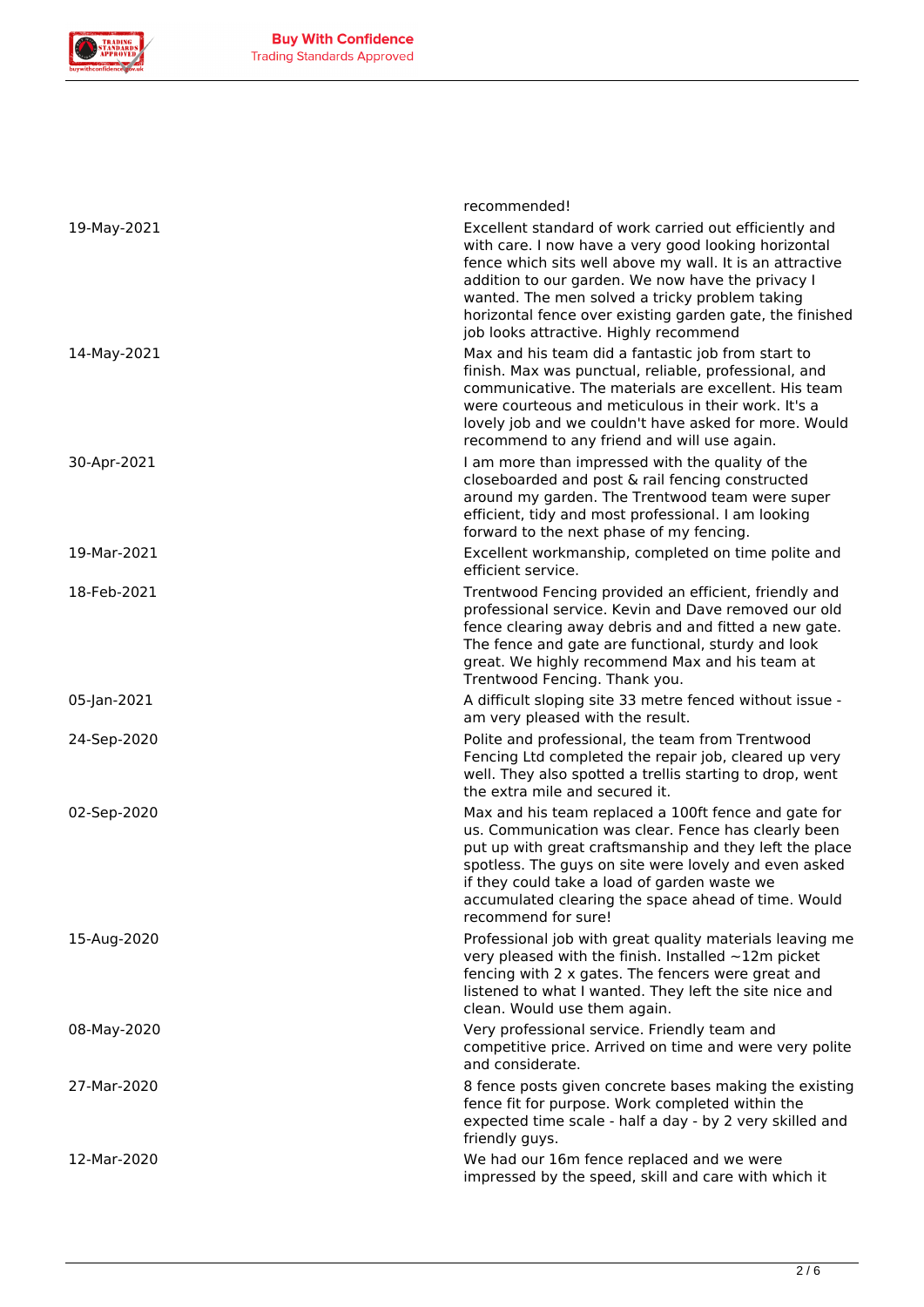

|             | was done and the friendliness of the guys who did it.<br>Max also took a lot of care to source exactly the panels<br>we wanted. Excellent job.                                                                                                                                                                                                                                                                                                                                  |
|-------------|---------------------------------------------------------------------------------------------------------------------------------------------------------------------------------------------------------------------------------------------------------------------------------------------------------------------------------------------------------------------------------------------------------------------------------------------------------------------------------|
| 26-Jun-2019 | Excellent service, a top quality job done in a very<br>friendly and professional way. Trentwood supplied me<br>with 31 meters of 1.8m close board fencing and 2<br>gates. All old fencing taken down and removed,<br>everything cleaned up and tidy. I'd definitely use<br>Trentwood Fencing again. I can recommend them<br>without hesitation.                                                                                                                                 |
| 19-May-2019 | The two men who'd did our fencing were most efficient<br>and hardworking. Also very pleasant to deal with. Good<br>company to employ.                                                                                                                                                                                                                                                                                                                                           |
| 22-Mar-2019 | Fence given a new lease of life a week after accepting<br>the quote.                                                                                                                                                                                                                                                                                                                                                                                                            |
| 25-Oct-2018 | Fantastic professional work. We needed a few fence<br>panels replacing, Max and the team were very reliable,<br>and offer very competitive prices. Will definitely use<br>them again in the future!                                                                                                                                                                                                                                                                             |
| 02-Oct-2018 | Excellent finished job. Operatives helpful and able to<br>solve problems on site.                                                                                                                                                                                                                                                                                                                                                                                               |
| 23-Sep-2018 | Max, Tristan and Kev have done a fine job of installing<br>a 25m fence on my property. It wasn't an easy job as<br>there was a large tree on the boundary line, a wall and<br>a building. Despite these obstacles they installed a<br>high quality, solid fence. Their workmanship is superb<br>and they did everything they could to accommodate<br>the obstacles they found on my boundary line. I'd<br>highly recommend using this company if you need a<br>fence installed. |
| 04-Sep-2018 | The service we received was fantastic from start to<br>finish and the work was carried out to a very high<br>standard. We are thrilled with the end result and will<br>be using Trentwood's services again in the very near<br>future. I highly recommend them                                                                                                                                                                                                                  |
| 23-Aug-2018 | Work was done efficiently, on time and to an excellent<br>standard. All waste removed afterwards. They were<br>also very helpful and polite. All round, great.                                                                                                                                                                                                                                                                                                                  |
| 13-Jul-2018 | Was a bit worried the Fence might not be put up well<br>as I didn't know anybody that had used this company. I<br>needn't have worried. The person Trentwood used to<br>put up my fence obviously knew what he is doing and<br>was so pleased with the result. Totally recommend<br>them.                                                                                                                                                                                       |
| 21-Feb-2018 | First class professional service. Work completed in a<br>timely manner and to an excellent standard and<br>quality. Very pleased and would highly recommend to<br>anyone needing new fencing erected or replacement of<br>existing.                                                                                                                                                                                                                                             |
| 19-Feb-2018 | Great communication, competitive pricing and high<br>standard of installation carried out. Would definitely<br>recommend and use in the future.                                                                                                                                                                                                                                                                                                                                 |
| 05-Jan-2018 | Very efficient clean tidy and swift.                                                                                                                                                                                                                                                                                                                                                                                                                                            |
| 17-Nov-2017 | Quote obtained quickly and very comprehensively                                                                                                                                                                                                                                                                                                                                                                                                                                 |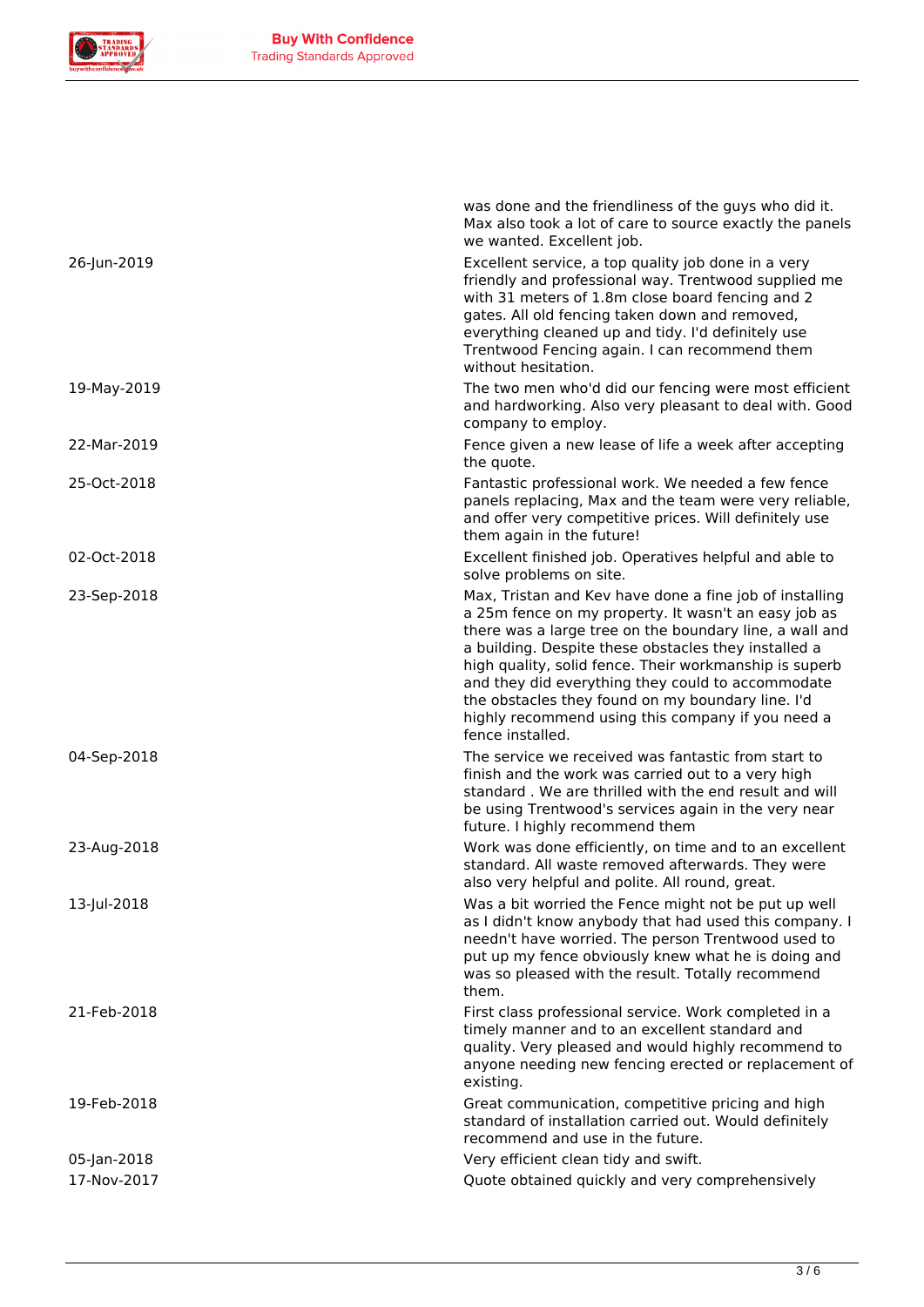

|             | broken down for us to see individual costings. Work<br>booked in swiftly and completed efficiently by friendly<br>workman. Looks great and all done with minimal effort<br>on our part.                                                                                                                                                                                                                                                                                 |
|-------------|-------------------------------------------------------------------------------------------------------------------------------------------------------------------------------------------------------------------------------------------------------------------------------------------------------------------------------------------------------------------------------------------------------------------------------------------------------------------------|
| 01-Nov-2017 | Very good responsiveness. Competitive and clear<br>pricing. Reliable and friendly service and good clear up<br>and making good after the work. Have used this<br>company several times and always been very happy.<br>Would highly recommend.                                                                                                                                                                                                                           |
| 03-Oct-2017 | Very professional and was very honest about the work<br>he could complete. Very quick tidy and great<br>workmanship                                                                                                                                                                                                                                                                                                                                                     |
| 26-Aug-2017 | Excellent company. All round positive from customer<br>service to quality of work. Would highly recommend                                                                                                                                                                                                                                                                                                                                                               |
| 22-Aug-2017 | Trentwood Fencing provided a supremely professional<br>experience combined with a competitive price. Work<br>was a residential fence on a difficult sloping site. The<br>quote was extremely competitive. The work was<br>scheduled speedily and Steve did an amazing job,<br>installing 13m of fencing in around five hours surviving<br>only on tea. A great job and site left spotless. Highly<br>recommended.                                                       |
| 18-Aug-2017 | We used Trentwood Fencing Ltd to supply and fit<br>security gates and fencing to our site. They arrived on<br>time, on the day we agreed, and provided a great<br>service. We are happy with the finished products, the<br>quality of the products and the service provided. I<br>would use them again and recommend them to others.<br>Fiona HAA                                                                                                                       |
| 26-Jul-2017 | Very pleased - good quality materials and<br>workmanship. Turned up when promised. Pleasant to<br>deal with. What more could you want?                                                                                                                                                                                                                                                                                                                                  |
| 19-Jul-2017 | Trentwood Fencing erected a trellis in my garden. The<br>work was carried out to my instruction and could not<br>be faulted. I am very pleased with the result.                                                                                                                                                                                                                                                                                                         |
| 17-Jun-2017 | Had quotes from a couple of different Oxfordshire<br>Fencing companies and Trentwood were able to<br>undercut them all. Max replied promptly when I got in<br>touch and honoured the initial quote. The men did an<br>excellent job - the fence looks great. They were<br>friendly, honest and professional. I am very glad we<br>chose to go with this company and I would definitely<br>use them again (although I think his fence will last us<br>for a long time!!) |
| 25-May-2017 | Did exactly what was asked and kept to the quote.<br>Were pleasant to deal with.                                                                                                                                                                                                                                                                                                                                                                                        |
| 17-May-2017 | An all round brilliant customer experience from the first<br>enquiry through the website, through to the final job<br>which was completed in one day. Highly<br>recommended.                                                                                                                                                                                                                                                                                            |
| 03-May-2017 | Fast, friendly efficient service from initial<br>correspondence to completion date (and invoice!)<br>Completed on the day I was told. Old fence completely<br>removed, new looks and feels great.                                                                                                                                                                                                                                                                       |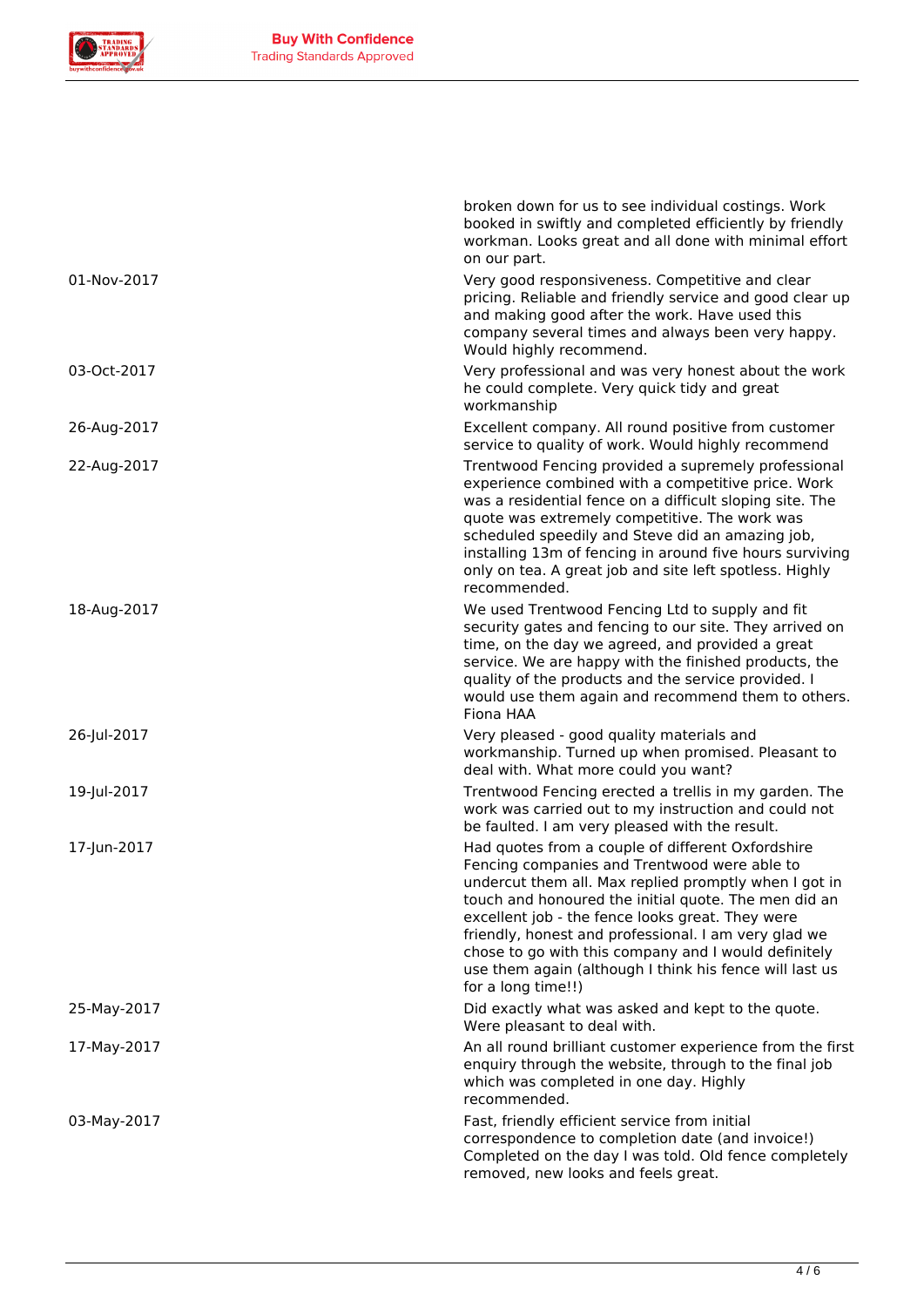

| 02-May-2017 | Trentwood was recommended by a friend and, as he<br>and other reviewers say, Max and the team were<br>excellent. We amended our requirements a couple of<br>times and Max quickly updated the quotes without any                                                                    |
|-------------|-------------------------------------------------------------------------------------------------------------------------------------------------------------------------------------------------------------------------------------------------------------------------------------|
|             | hassle. The quality of the materials (for us, gate and<br>fencing) is excellent and installed by Max and team to<br>a very high standard. Just what we needed.                                                                                                                      |
| 13-Apr-2017 | <b>Excellent Service</b>                                                                                                                                                                                                                                                            |
| 02-Apr-2017 | Excellent                                                                                                                                                                                                                                                                           |
| 02-Mar-2017 | We had an old side gate and fence replaced along with<br>a covered area built and a new front garden gate. Max<br>and the team handled the job really well right from<br>quote to invoice. The two installers were excellent.                                                       |
| 08-Nov-2016 | Trentwood Fencing has completed several fencing<br>projects for us over the last few years - all with<br>excellent results. The team are professional and<br>competent and we highly recommend them.                                                                                |
| 11-Oct-2016 | The team were working at my mothers house in Oxford<br>and turned up and worked their socks off to produce a<br>great job. They were very professional with a good and<br>friendly attitude. My mother was delighted with the                                                       |
|             | quality of the work and the workmanship. Yes, we<br>could have got a cheaper fence but this one will last for<br>many years. I would have no worries about using them<br>again or recommending them to others.                                                                      |
| 02-Sep-2016 | Professional job all round - highly recommended. Fast,<br>efficient, polite, competitively priced - a I now have a<br>very nice and sturdy looking fence.                                                                                                                           |
| 13-Jul-2016 | Trentwood was very responsive to email, answered<br>questions quickly and clearly, gave a prompt date for<br>the work and stuck to it, executed the job well using<br>good quality materials, tidied up afterwards, and did all<br>this at a competitive price. Happy to recommend! |
| 05-Jul-2016 | The service was very good                                                                                                                                                                                                                                                           |
| 26-Jun-2016 | Trentwood put up a new garden fence for us. Very<br>good job done. Max was very professional to deal with<br>and the job was competitively priced.                                                                                                                                  |
| 19-May-2016 | I would highly recommend Trentwood. The quality of<br>work is excellent and was completed speedily and at a<br>fair price.                                                                                                                                                          |
| 17-May-2016 | I am very happy with the service received from Max.<br>He kept me well informed through out the process,<br>from confirming the order to organising a suitable date<br>and reconfirming the works the week before. The work<br>looks really good as well.                           |
| 26-Apr-2016 | Very pleased with the fence that was put in. They were<br>on time, did a good job and left the garden tidy.                                                                                                                                                                         |
| 16-Apr-2016 | High quality workmanship and service. Would highly<br>recommend this company.                                                                                                                                                                                                       |
| 16-Mar-2016 | Max and his mate seemed to know exactly what they<br>were doing. Got on with the job swiftly and cheerfully.                                                                                                                                                                        |
| 04-Feb-2016 | Arrived on agreed date. Fence was high quality and<br>well built. Quick installation, friendly staff, removed old                                                                                                                                                                   |